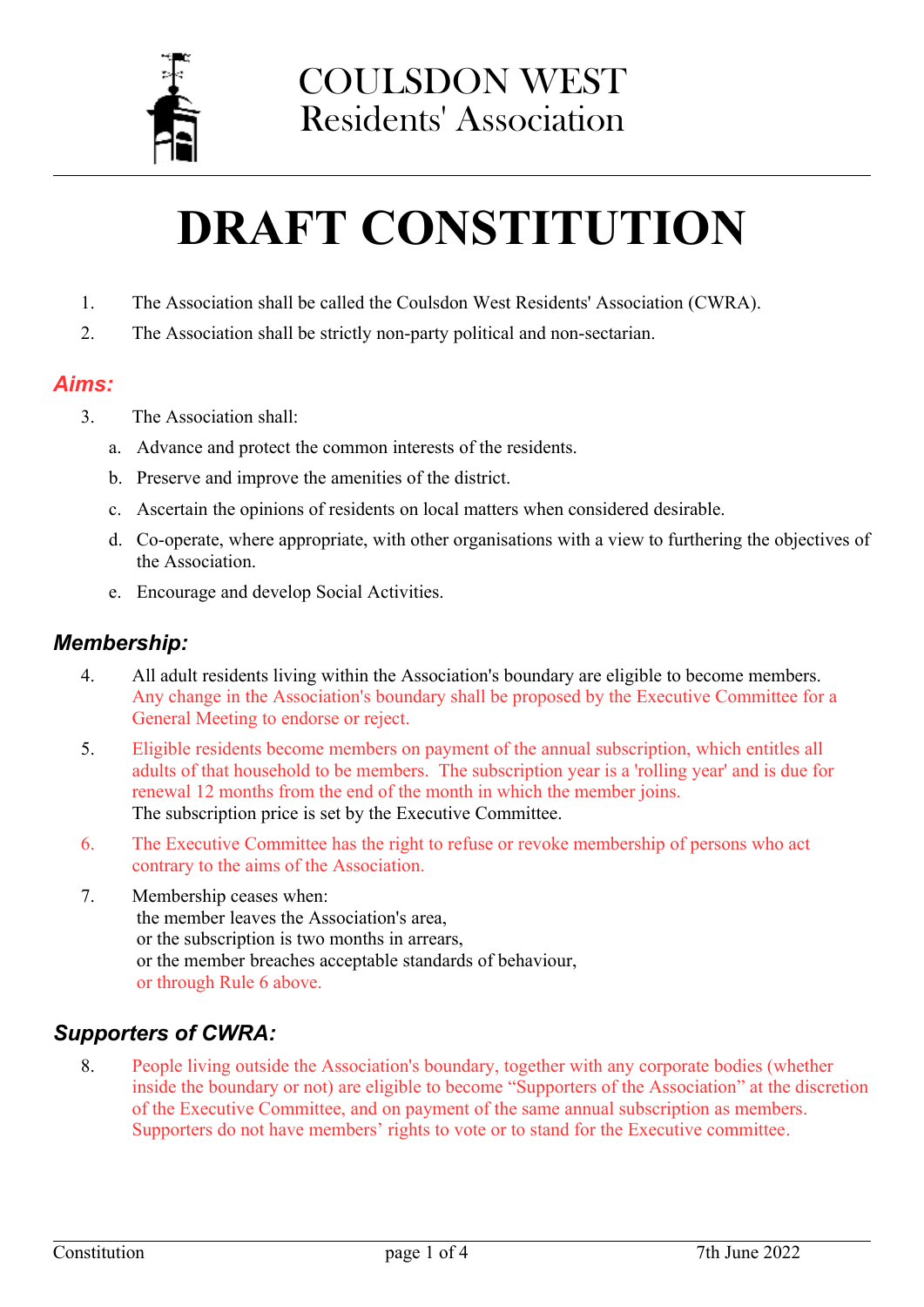

COULSDON WEST Residents' Association

### *Management:*

9. The Executive Committee oversees the day to day running of the Association. Electing members to the Committee from the general membership takes place at a General Meeting (normally, the Annual General Meeting).

# *General Meetings*

- 10. Notice of a General Meeting shall be given 21 days in advance of the meeting, and it shall be communicated to members by appropriate means including email, post, website and newsletter. In the case of an Annual General Meeting (AGM), it shall also be communicated to eligible members. Notices shall also be placed on public noticeboards in Coulsdon, including the library.
- 11. An agenda shall be published on the website at least 14 days prior to any General Meeting, which, if appropriate, shall include the names of all candidates standing for membership of the Executive Committee. The business of the General Meeting shall be limited to those items on the agenda.
- 12. An AGM of the members shall be held in some form, approximately every 12 months. Other General Meetings can be called by the Executive Committee, or by request by members from twenty or more households, with the items that they wish to place on the agenda.
- 13. The usual form of a General Meeting is a gathering of members in a suitably sized hall, to which all members are invited. Should circumstances (for instance, a virulent virus) prevent such a meeting occurring, endeavours shall be made to conduct the business of an AGM 'remotely', utilising (but not limited to) services such as: post, telephone, websites, and the internet.
- 14. At an AGM:
	- a. The minutes of the previous General Meeting are presented\* for formal approval by the members.
	- b. The Executive Committee shall present their annual report.
	- c. The examined accounts of the Association for the past year are presented\* for formal approval by the members.
	- d. A person independent of the CWRA management shall be appointed to be the 'External Examiner' of the Association's accounts for the current year.
	- e. The Executive Committee for the next year shall be elected from the general membership; existing members of the committee may stand for re-election.
	- f. Any proposals submitted to the Secretary in writing at least 14 days in advance of the meeting shall be considered.

\* The previous meeting's minutes, the accounts, the agenda, and any other material relevant to the meeting, shall be made available on the website for at least 14 days prior to the meeting.

15. All nominations for election or re-election to the Executive Committee should, if practical, be in the hands of the Secretary at least 14 days before the relevant General Meeting.

# *Executive Committee*

16. The Executive Committee shall consist of: the Officers: Chairman, Vice-Chairman, Secretary and Treasurer, together with between two and ten other members.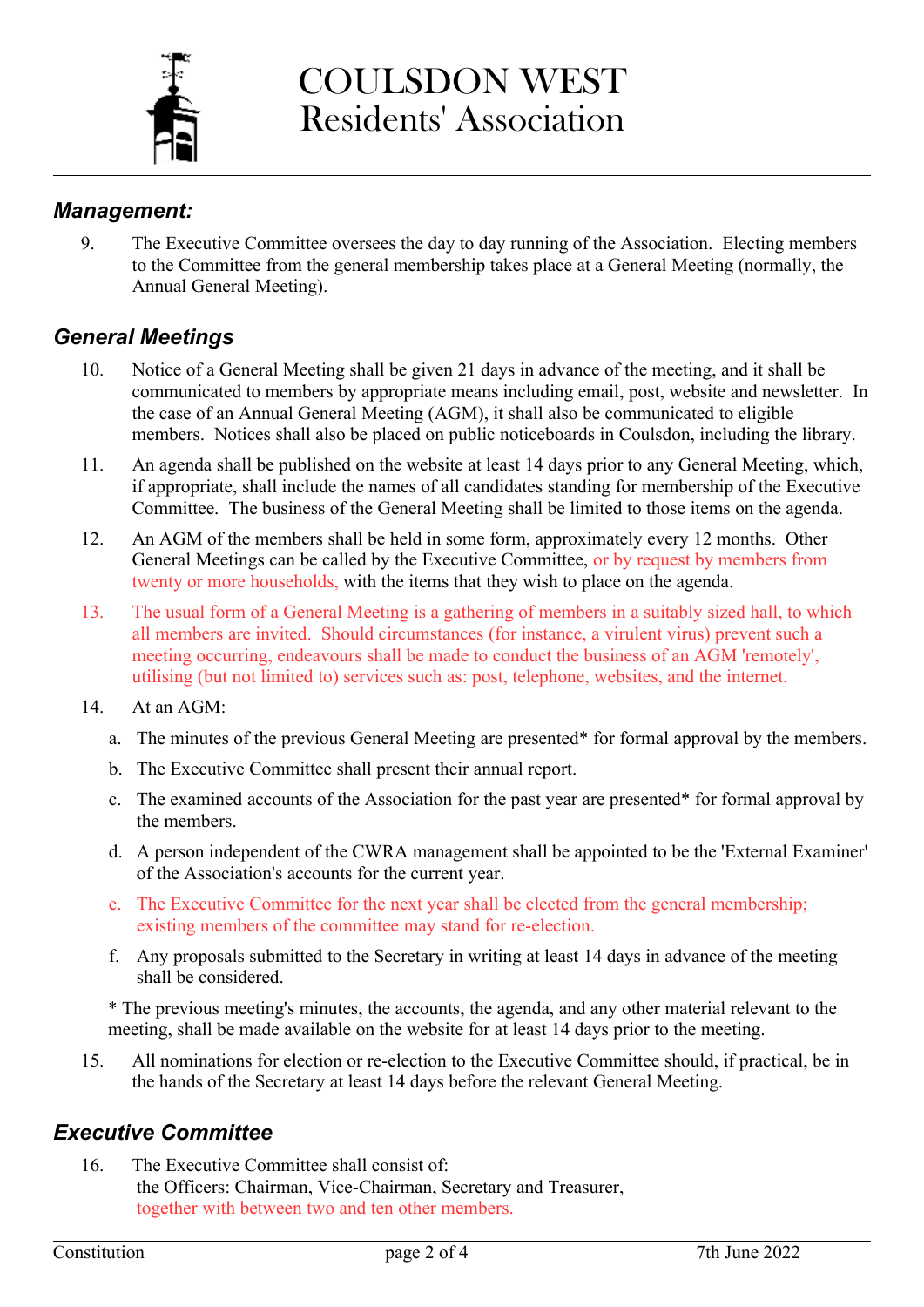

# COULSDON WEST Residents' Association

- 17. The Executive Committee may temporarily co-opt members to fill any vacancies among Officers or other committee members; such co-optees shall have full Executive Committee Member status until the next General Meeting endorses them.
- 18. With at least one officer present, five members of the Executive Committee shall constitute a quorum.
- 19. Membership of the Executive Committee shall cease if such a member:
	- a. resigns his/her office by notice in writing to the Committee, or
	- b. is absent, without the approval of the Executive Committee for a period of more than six consecutive months from meetings of the Committee held during that period *and* that the Committee resolve that their membership of the Committee shall cease, or
	- c. through Rule 6.
- 20. The Executive Committee has the power to deal with all matters as they arise, including the appointment and dismissal of agents and the creation and winding-up of sub-committees.
- 21. Agents may be any firm, or person, or body of persons; they may act for the Committee with such power, authority and discretion, (not exceeding that vested in or exercisable by the Executive Committee under this Constitution), subject to such conditions as the Committee set for them.
- 22. Membership of sub-committees is not restricted to members of the Executive Committee, provided that at least one member of every sub-committee is a member of the Executive Committee. If appropriate, the Executive Committee shall set a budget for the sub-committee. Sub-committees shall report their activities to the Executive Committee.
- 23. When a sub-committee is wound-up, a summary of the activities, together with the accounts (if appropriate) shall be formally presented to the Executive Committee. Any surplus funds are returned to the Association's general bank account, and any other assets come under the control of the Executive Committee.

# *Activities:*

24. Activities run under the umbrella of the Association shall either be self-financing, or shall adhere to their budget.

Progress of the activity shall be reported to the Executive Committee.

# *Communications:*

- 25. A Communications Manager shall be appointed by the Executive Committee to manage and coordinate all communications from the Association.
- 26. Communications with members shall include:
	- a. the Association's website,
	- b. paper or digital newsletters,
	- c. social media platforms,
	- d. eblasts typically, a list of recent happenings or forthcoming events or changes that members are likely to be interested in, or should be informed of; sent to participating members by email,